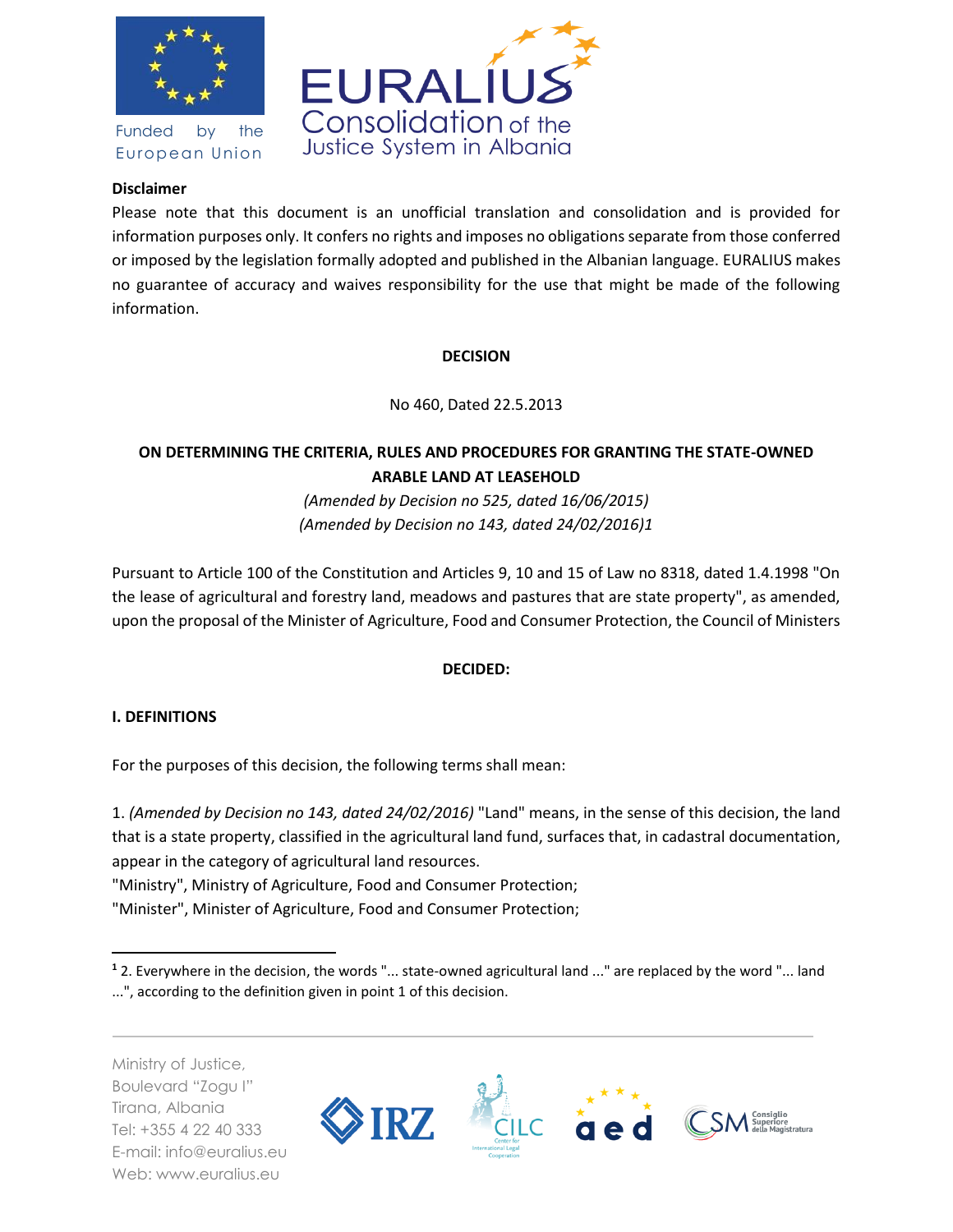

Abbreviations in the denominations of some institutions are: "DLAPR", Directorate of Land Administration and Protection in the Region; "LIPRO", the Local Immovable Property Registration Office; "RDA", Regional Directorate of Agriculture; "OLMP", Office of Land Management and Protection in the commune or municipality; "BALL", Board on Granting Agricultural Land at Leasehold.

## **II. LEASE SCOPE**

1. *(Amended by Decision no 143, dated 24/02/2016)* The object of the leasehold, according to this decision, are all land surfaces owned by the state.

2. According to Article 14 of Law no 8318/1998 "On the leasehold of agricultural and forestry land, meadows and pastures that are state property" subject to this decision for being granted at leasehold shall also be the areas of agricultural land included within tourist areas, determined by decision no 88, dated 1.3.1993 of the Council of Ministers "On the approval of areas having priority tourism development", as amended, as well as agricultural lands within the limitations of national parks and strictly protected areas, but the final approval on being granted at leasehold is made by the Council of Territorial Regulation of the Republic of Albania.

*3. (Repealed by Decision no 143, dated 24/02/2016)*

#### **III. ENTITIES IN THE PROCESS OF GRANTING STATE-OWNED ARABLE LAND AT LEASE HOLD**

The authority granting at leasehold for state-owned agricultural land shall be the Ministry.

For the examination of applications, the organization of competitive procedures and the evaluation of bids for obtaining state-owned agricultural land at leasehold, the Minister orders the establishment of the of the BALL at the Ministry.

3. The BALL is composed of not less than 5 (five) members, comprising at least:

a representative of the directorate responsible for the administration of public property in the Ministry;

- an agronomist or livestock specialist, as appropriate, by the Ministry;
- an economist specialist or town-planning specialist, as appropriate, by the Ministry;
- a lawyer from the Ministry;
- the director of the regional agriculture directorate, in the district where the land subject to leasehold is located.

4. The BALL has the task of:

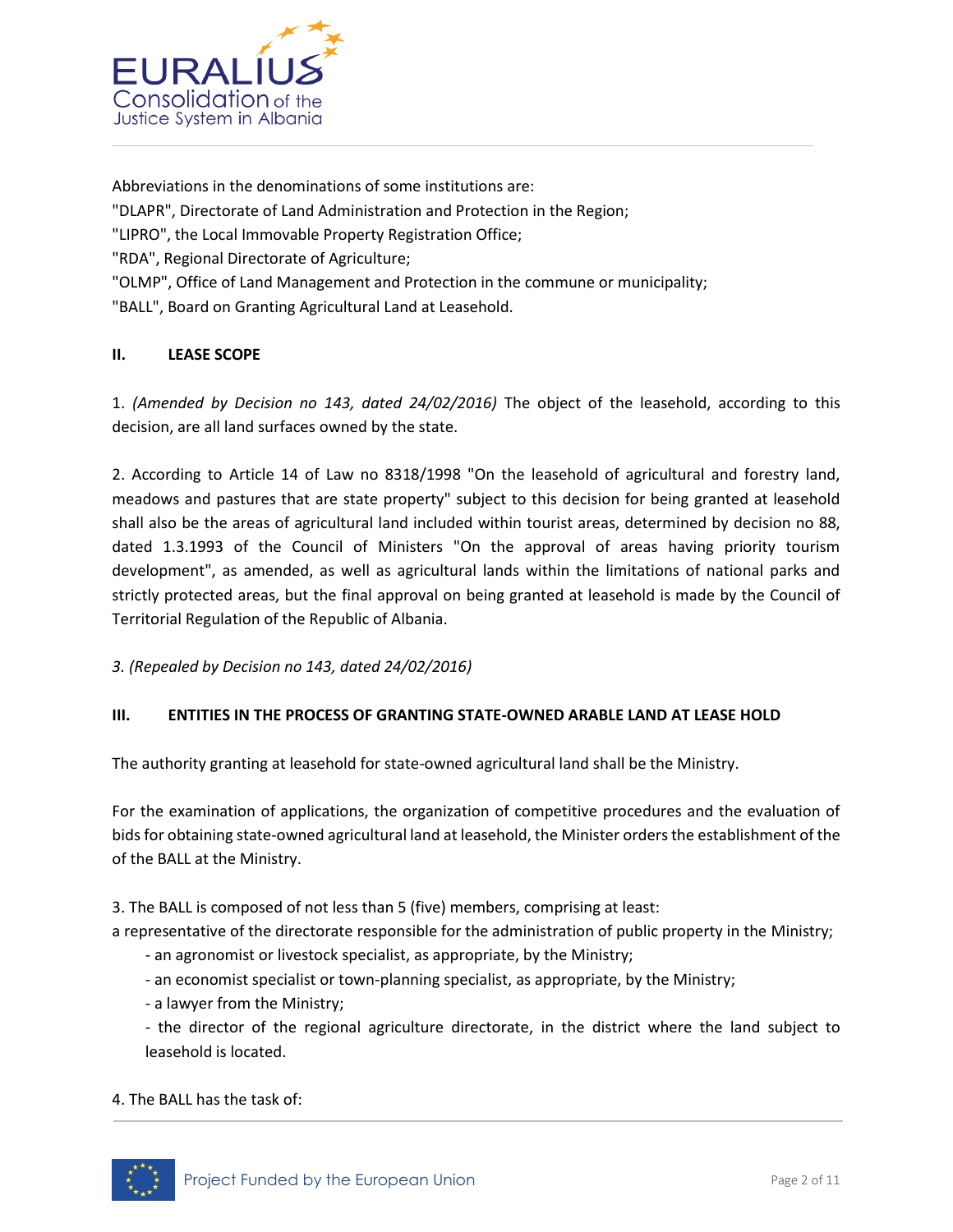

- a) reviewing the requests and projects submitted by the entities for leasing agricultural land and making decisions within the deadlines set out in this decision;
- b) the organization of competitive bidding procedure and the guarantee of equality between subjects when more than one request for leasehold has been filed for the same agricultural land area;
- c) announcing and notifying the decision taken by the board for lease.

In cases where the land area, being the subject matter of request for leasehold, is under 15 hectares, then the Minister may order the execution of the lease procedures provided for in this decision directly by the regional agricultural directorate of the district where the land is located, in the capacity of delegated authority granting at leasehold. In this case, the composition of the BALL to be established at the relevant

Directorate of Agriculture shall be determined in the order of the Minister.

The request for being granted agricultural land at leasehold, being the subject matter of this decision, may be made by any natural or legal person, national or foreign.

## **IV. PROCEDURES FOLLOWED BY BALL FOR GRANTING STATE-OWNED ARABLE LAND AT LEASEHOLD**

1. The entities defined in point 6 of chapter III of this decision, who seek to be granted state-owned agricultural land at leasehold, shall submit the request to the Ministry in the capacity of the lessor authority.

- 2. The application is submitted in writing and contains:
	- a) the identity of the applicant and, in the case of natural or legal persons, the registration document as a commercial subject;
	- b) alignments of parcel surfaces (properties) required for leasehold at the scale of 1: 2500;
	- c) the cadastral plot of parcels (property) with the size of the surface for each of them;
	- ç) the certification provided by the LIPRO on the legal status of ownership for all land plots subject to a request for leasehold, when these areas are included within the cadastral zones where the initial immovable property registration or district DLAPR certification was conducted, when these areas are included in cadastral zones where the initial registration of immovable property was not carried out;
	- d) certificate issued by the DLAPR of the region for the category of land according to the fertility for the parcels subject to the request for leasehold;
	- f) a general description of the project for the agricultural activity to be carried out on the land subject to a request for leasehold, specifying the crops or plant species to be planted, the technologies to be applied in plant cultivation and processing of products , investment in infrastructure (drainage, irrigation, sorting, etc.), expressed in physical and monetary indicators,

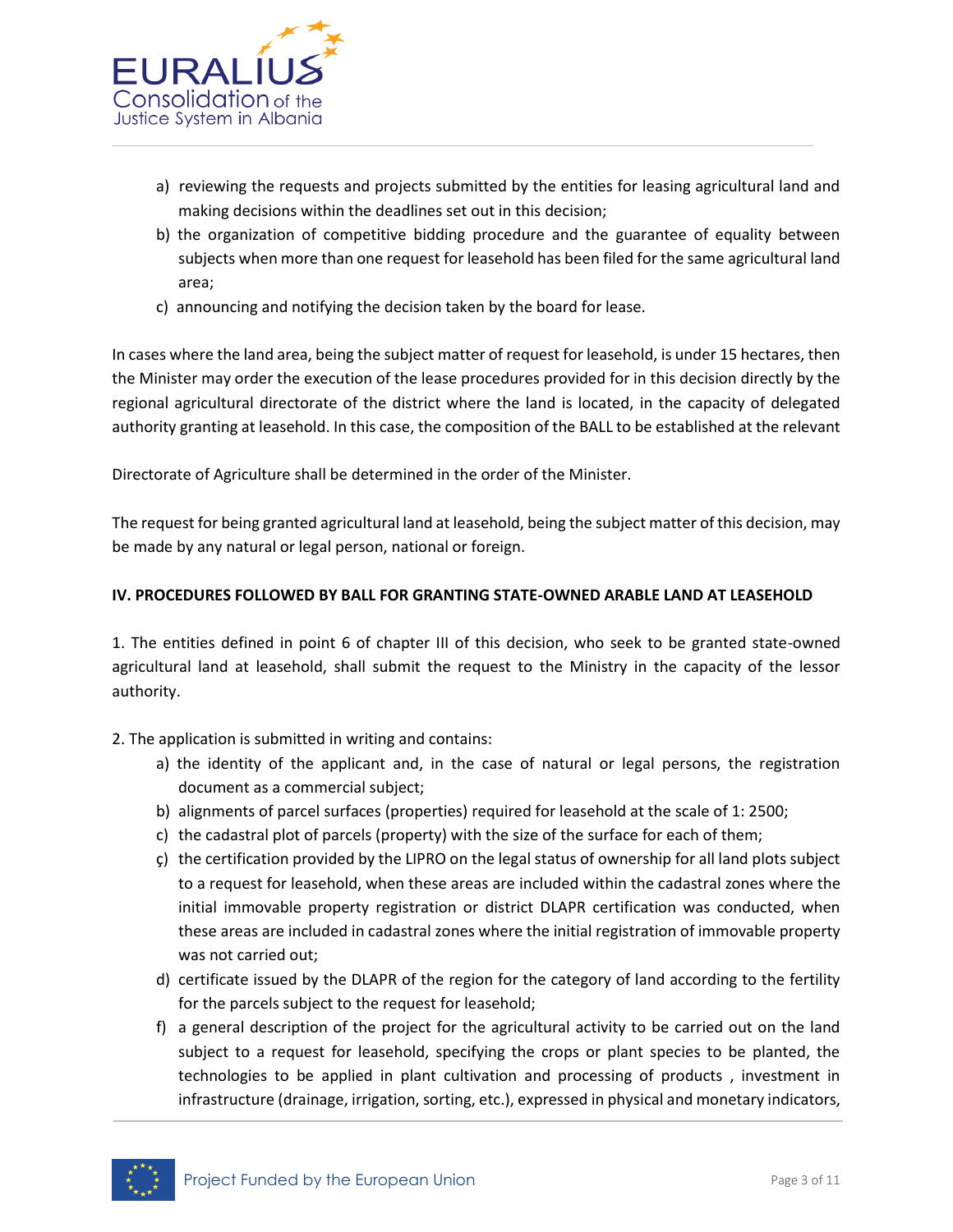

sales market, sources of funding expressed in value, guaranteeing investments, impact of activity on increasing the number of employees;

- e) the time period of land use at leasehold, depending also on the agricultural crops or plant species to be planted.
- ë) proof that there are no outstanding financial or legal obligations to the state.

3. The Chairman of the BALL, when the application submitted is in accordance with the provisions of point 2 of this chapter, performs the following procedures:

3.1. Verifies, at LIPRO and DLAPR, the accuracy of the data and indicators specified in point 2 of this chapter within 15 (fifteen) days of the registration of the submitted application;

3.2. It organizes and undertakes the necessary measures for the development of the competition procedure for the lease of agricultural land subject to a registered application and performs a public announcement of the submission of bids for the land that is available for leasehold, subject to the first request, sent to the lessor authority.

4. The public announcement is made in a national circulation newspaper for three consecutive days, on the official website of the Ministry, at the commune or municipality where the required area is located, as well as at the premises of regional agricultural directorates in the districts.

5. The notice for the development of the competition procedure for granting at leasehold includes the purpose of leasing the land, the leased area, its location, the lowest (minimum) value according to point 1 of Chapter V, with which the competition procedure begins, as well as the place, date and time of the development of this procedure.

6. The deadline for submitting bids is 30 (thirty) days from the date of the first publication of the notice of competitive procedure.

7. Interested parties for obtaining agricultural land at leasehold, being subject to the announced procedure, including the entity who submitted the first application, shall submit leasehold offers to the lessor authority within the deadlines specified in the notice for the conduct of the competition procedure.

8. The bids, with a view to their qualification for assessment, must contain the following documentation:

- a) the identity of the person concerned and, in the case of natural or legal persons, the registration document as a commercial entity;
- b) a detailed technical description of the project on the agricultural activity to be developed, the determination of the crops or plant species to be planted, the technologies to be applied in plant cultivation and processing of products, infrastructure investments (drainage , irrigation,

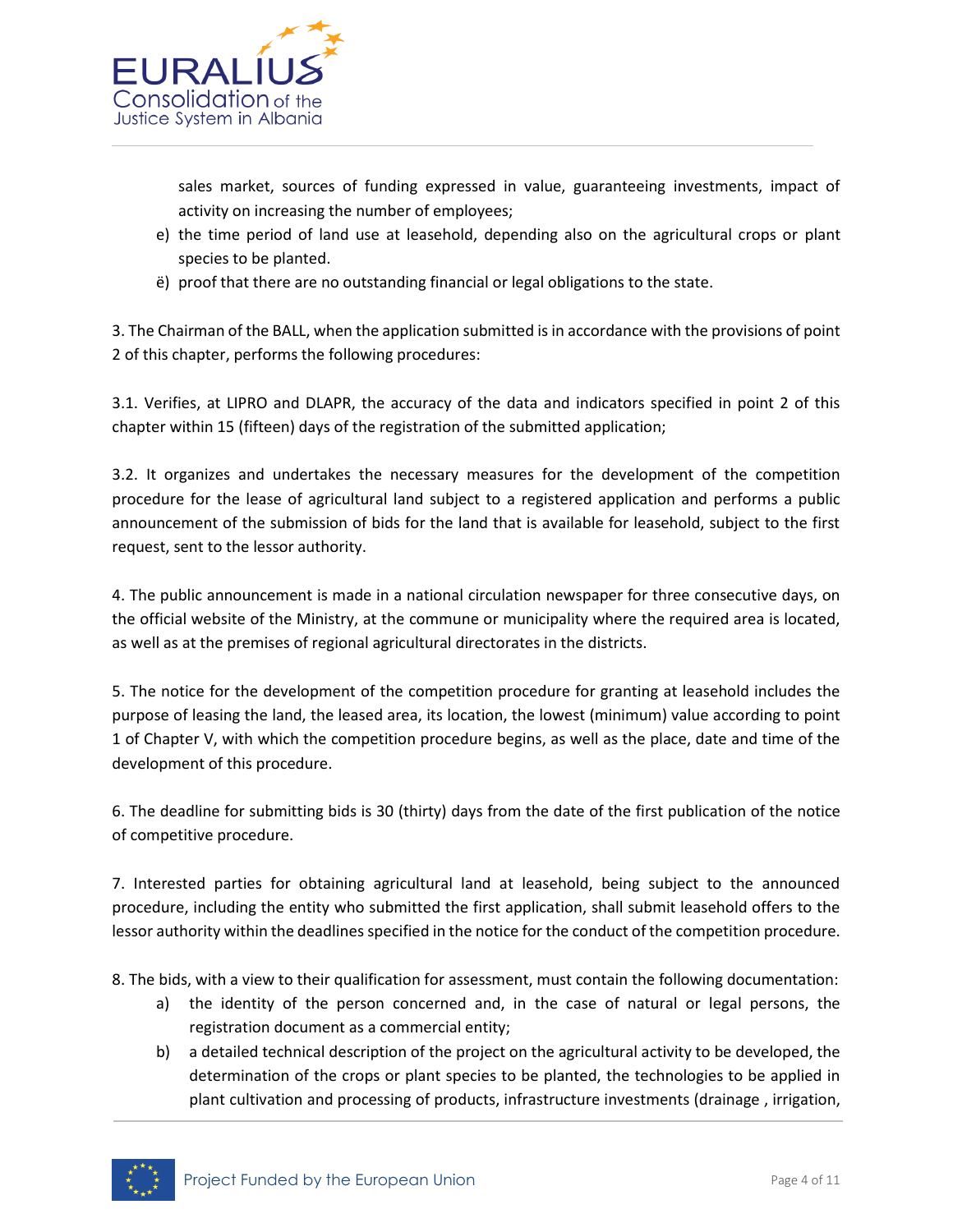

sorting, etc.), expressed in physical and monetary indicators, sources of funding expressed in value that guarantee investments, the impact of activity on increasing the number of employees;

- c) a detailed business plan to be exercised;
- d) Study on the environmental impact of the project;
- d) the time period for the leasehold of the required surface, depending also on the crops or plant species to be planted;
- dh) the time of commencement and termination of planting of land with agricultural crops, in the event of leasehold for fruit trees, vineyards and olive groves;
- e) the price level (ALL / ha per year) that it offers for the leasehold of agricultural land;
- ë) providing the bid on the value of a month's leasehold, calculating it with the value announced in the notice of competition;
- f) proof that there are no outstanding financial or legal obligations to the state.

9. The bids shall be enclosed in a sealed envelope, which shall contain an original and a photocopy of the Bid Documentation, as well as clearly identifying the identity and address of the concerned natural or legal person.

10. All BALL members and interested entities for the leasehold or their representatives, provided with a proxy and identification document, participate in the bidding process.

11. When bids do not qualify, they are disqualified from the competition. Qualified offers as regular ones in terms of the content of the submitted documentation are evaluated subsequently in the absence of the participants, according to the evaluation criteria.

12. The BALL compiles the record of the conduct of the competitive procedure, describing the bidders, the documentation submitted by them, as well as the qualified and disqualified bidders.

13. Within 10 (ten) days from the date of the opening the competitive procedure, the BALL reviews the bids qualified as regular ones, evaluates the bid points according to the evaluation criteria and draws up the decision on the ranking of the bidders.

14. The winner of the competitive procedure is announced by the decision of the BALL, being the entity having collected more points.

15. The Bid Evaluation Criteria and the manner of their calculation are determined by instruction of the Minister of Agriculture, Food and Consumer Protection.

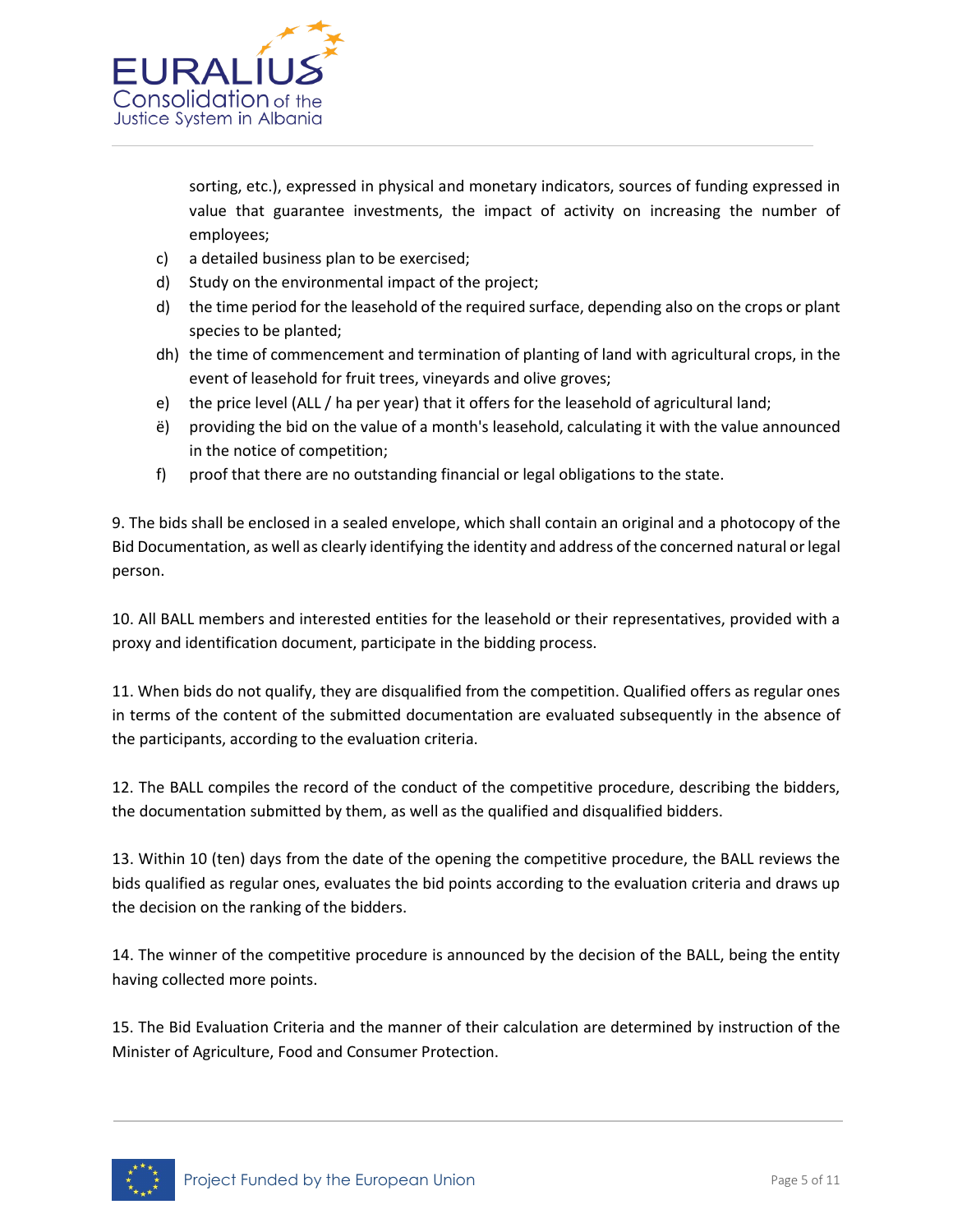

16. The entities participating in the competition have the right to appeal, in writing, to the Minister against the decision of the BALL, within 5 (five) days from the date of receipt of the notification of the decision.

17. Upon expiry of the time limits for the exercise of the right of appeal set out in point 16 of this chapter and in the absence of any deposited complaint, the chairman of the BALL submits to the Minister, within the deadline set out in point 13, a report summary and proposes to approve the winner of the competitive procedure for granting agricultural land at leasehold.

18. The Minister, in the case provided for in point 16 and in the case provided for in paragraph 17 of this chapter, shall review the complaint or the proposal of the BALL within 15 (fifteen) days of their receipt. When the Minister considers that the procedural criteria have been violated in the competitive procedure, then he / she will cancel the procedure. If the Minister considers that there were irregularities in the performance of the assessment, then he orders the re-evaluation of the submitted bids for the lease of the land.

19. In case of approval of the BALL proposal, the Minister orders the conclusion of the lease contract with the winning entity and signs the respective contract. The Minister may delegate the signing of the contract to the head of an internal structure of the Ministry or a subordinate institution.

20. The contract for granting state-owned agricultural land at leasehold according to paragraph 19 of this chapter shall contain the rights and obligations of the lessor, as well as the rights and obligations of the lessee defined in the provisions of law no. 8318 dated 1.4.1998 "On granting agricultural and forestry land, meadows and pastures that are state property at leasehold", as amended, in the provisions of this decision, as well as in the lessee's bid criteria on the basis of which he has acquired the right to obtain leasehold over agricultural land state property and is approved by order of the Minister. The contract termination model is approved by order of the Minister.

21. In the case referred to in point 5 of Chapter III, the submission of complaints, as well as the proposal of the BALL are carried out according to points 16, 17 and 18 of this chapter.

22. The Directorate responsible for public property management in the Ministry monitors the implementation of lease contracts by the lessees, as well as in the case referred to in point 5 of Chapter III, it receives periodic reports or controls the regional directorate of agriculture for the monitoring carried out by this Directorate for the implementation of the lease contract.

23. In the case when, after the announcement of the notice of competitive tender for granting at leasehold and expiry of the deadline specified in the notice, only one bid has been submitted, the ALLB examines the bid submitted on the notified date and assesses it with the criteria set out for granting at leasehold and takes the relevant decision, which it submits for approval to the Minister.

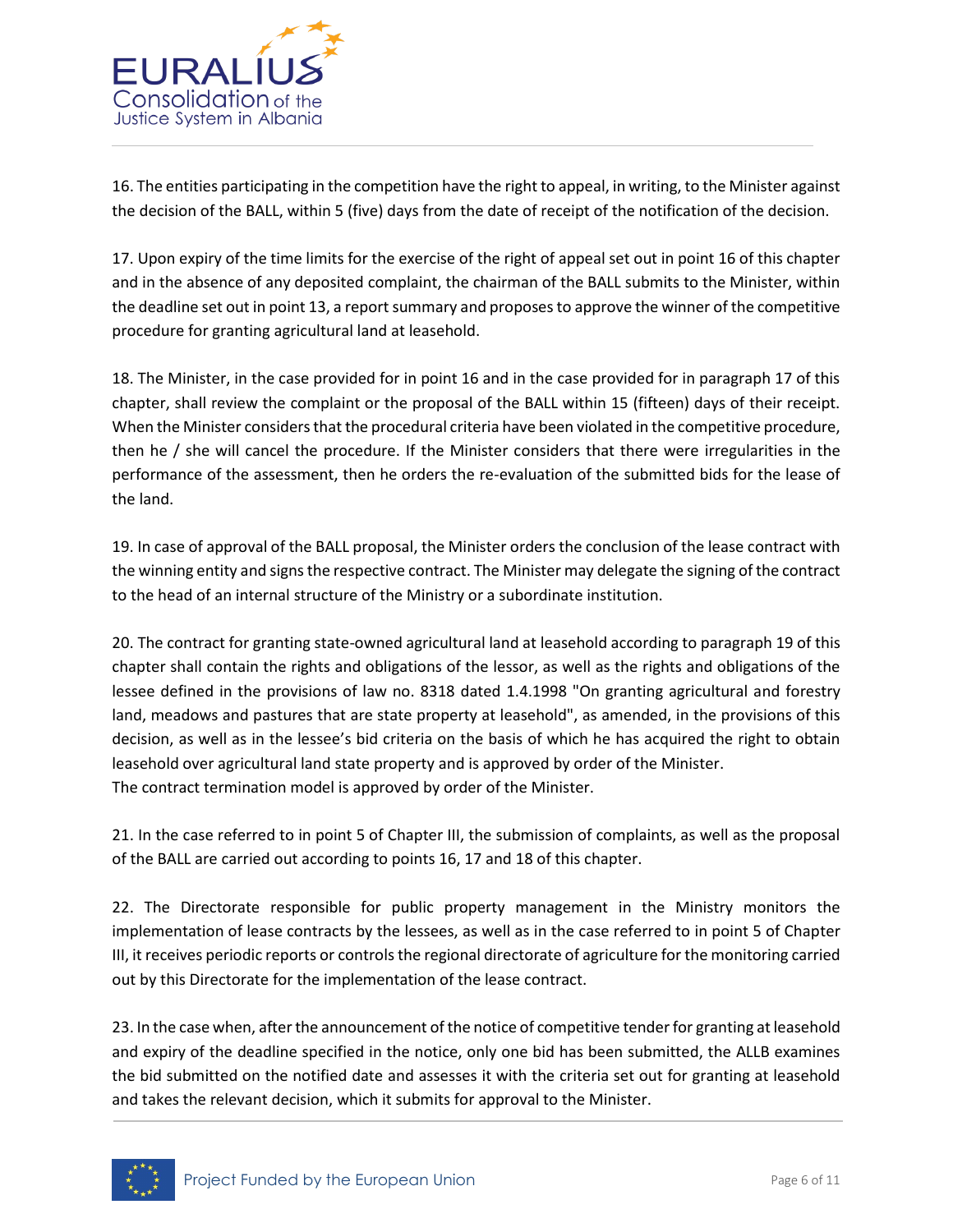

# **VI/1.** *(Added by Decision no 525, dated 16/06/2015)* **PROCEDURES FOLLOWED BY ALLB IN SPECIFIC CASES**

1. Agricultural households or individuals who have benefited and possess ownership titles over agricultural land according to decision no 452, dated 17.10.1992, of the Council of Ministers, "On Restructuring of Agricultural Enterprises", as amended, and Law no 8053, dated 21.12.1995, "On the transfer of ownership over agricultural land without remuneration", as amended, but that, by the action of the natural forces of force majeure, the land owned by them has been irretrievably damaged, have the right to participate in the contest procedure, starting at the value of 1 Euro, for agricultural land being in state ownership, within the administrative unit where they have their place of residence and property.

2. The surface of agricultural land being leased may be up to the size of the damaged land surface of the agricultural family or the individual.

3. The lease term is up to 30 years.

4. The request for taking over the use over the land from the agricultural family or a group of individuals is submitted in writing to the ministry and is accompanied by:

- a) Data on the identity of the applicant / applicants;
- b) the act of acquiring ownership over the land and / or the certificate of ownership for the damaged area;
- c) a technical report on the damage to the damaged agricultural land surface, as confirmed by the municipality, the Directorate of Agriculture and the Directorate of Land Administration and Protection of the respective region;
- ç) alignment of plots of land (properties) required for leasehold, at the scale 1: 2500;
- d) the cadastral index of the parcel / plot (ownership) with the size of the surface for each of them;
- dh) the certification provided by the LIPRO for the legal status of ownership for all plots of land, being the subject matter of leasehold request, when these areas are included within the cadastral zones where the initial registration of immovable property was done or the certificate by DLAPR- the district, in case these areas are included in cadastral zones where the initial registration of immovable property was not carried out.

5. The request is reviewed by the BALL, who submits the proposal to the Minister for its approval within 3 days.

- 6. The Head of the BALL shall take the measures for the organization of the procedure, as follows:
	- a) Submit the announcement of the competition procedure to the Center for Official Publications, within the day of approval by the Minister;

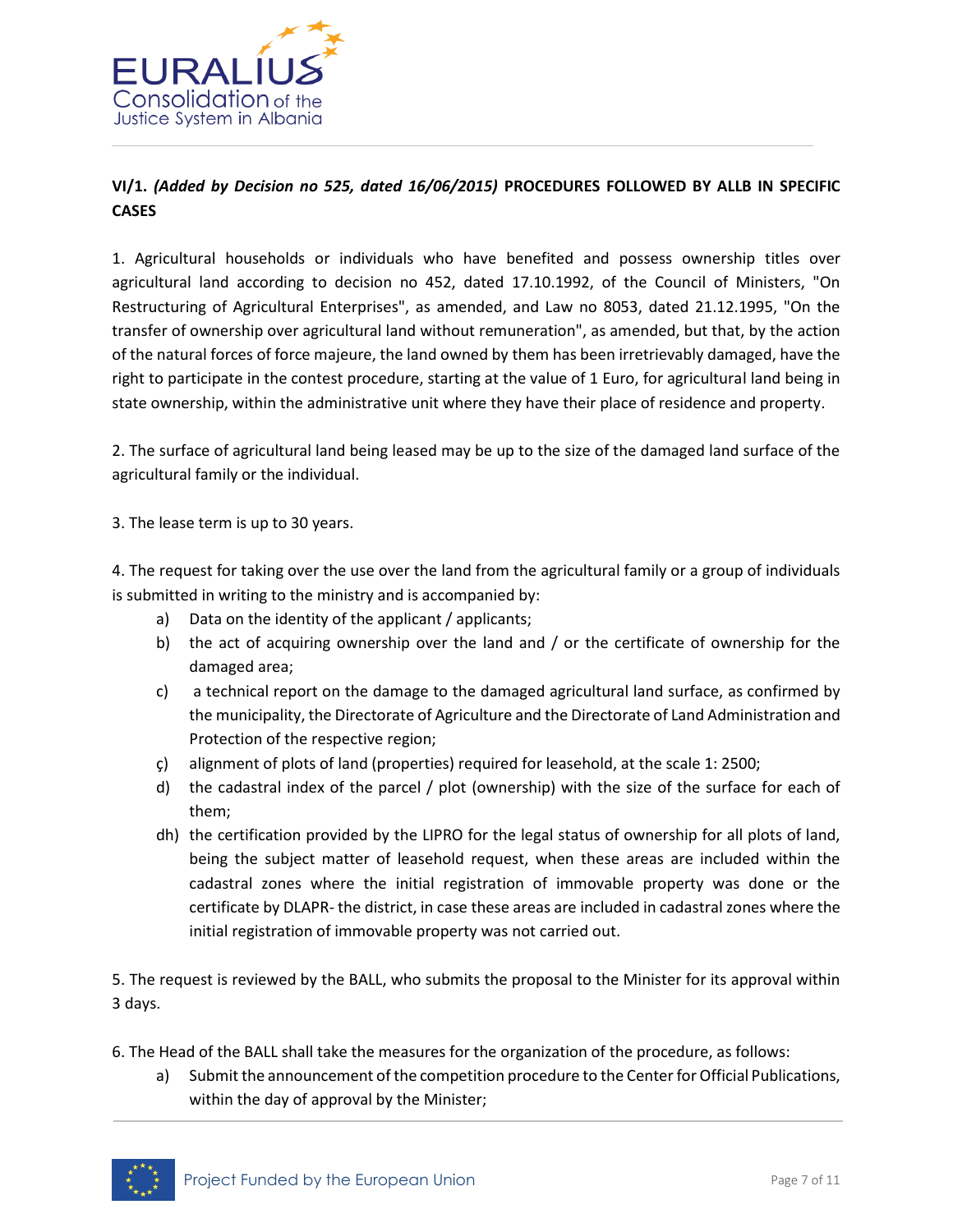

- b) The purpose of the leasehold over the land, the surface, being the subject matter of the leasehold, its location, as well as the date and time for conducting such procedure are determined in the notice for the conduct of the procedure of competition for granting leasehold over he land;
- c) The deadline for submitting bids is 5 (five) days from the date of publication of the notice of competitive procedure.
- ç) The interested parties for the leasehold of agricultural land, subject matter of the announced procedure, submit leasehold offers to the lessor authority within the deadlines specified in the notice for the conduct of the competition procedure.
- 7. The bids, with a view to their qualification for assessment, must contain the following documentation:
	- a) Data on the identity of the person concerned;
	- b) A detailed technical description of the project for the agricultural activity to be developed, coupled with the determination of crops or plant species to be planted, technologies to be applied in plant cultivation and processing of products, investments in infrastructure (drainage, irrigation, sorting, etc.), expressed in physical and monetary indicators, data on the sources of funding expressed in the value that guarantee the investments, the impact of the activity on the increase of the number of employees;
	- c) Detailed business plan to be carried out;
	- d) Study on environmental impact of the project;
	- d) The deadline for the lease of the required area, depending on the crops or plant species to be planted, but no more than 30 years;
	- dh) Time of start and end of planting of land with agricultural crops, in the case of its rent for fruit trees, vineyards and olive groves;
	- e) Price level (ALL / ha per year) offered for renting agricultural land;
	- ė) Certification that there are no outstanding financial or legal obligations to the state. Bids shall be enclosed in a sealed envelope, which shall contain an original copy and a photocopy of the bid documentation, as well as clearly identifying the identity and address of the concerned natural or legal person. If a group of individuals is presented, the request may be submitted by a proxy representative.

9. All BALL members and interested entities for the leasehold or their representatives, provided with a proxy and identification document, participate in the bidding process.

10. When bids do not qualify, they are disqualified from the competition. Qualified offers as regular ones in terms of the content of the submitted documentation are evaluated subsequently in the absence of the participants, according to the evaluation criteria.

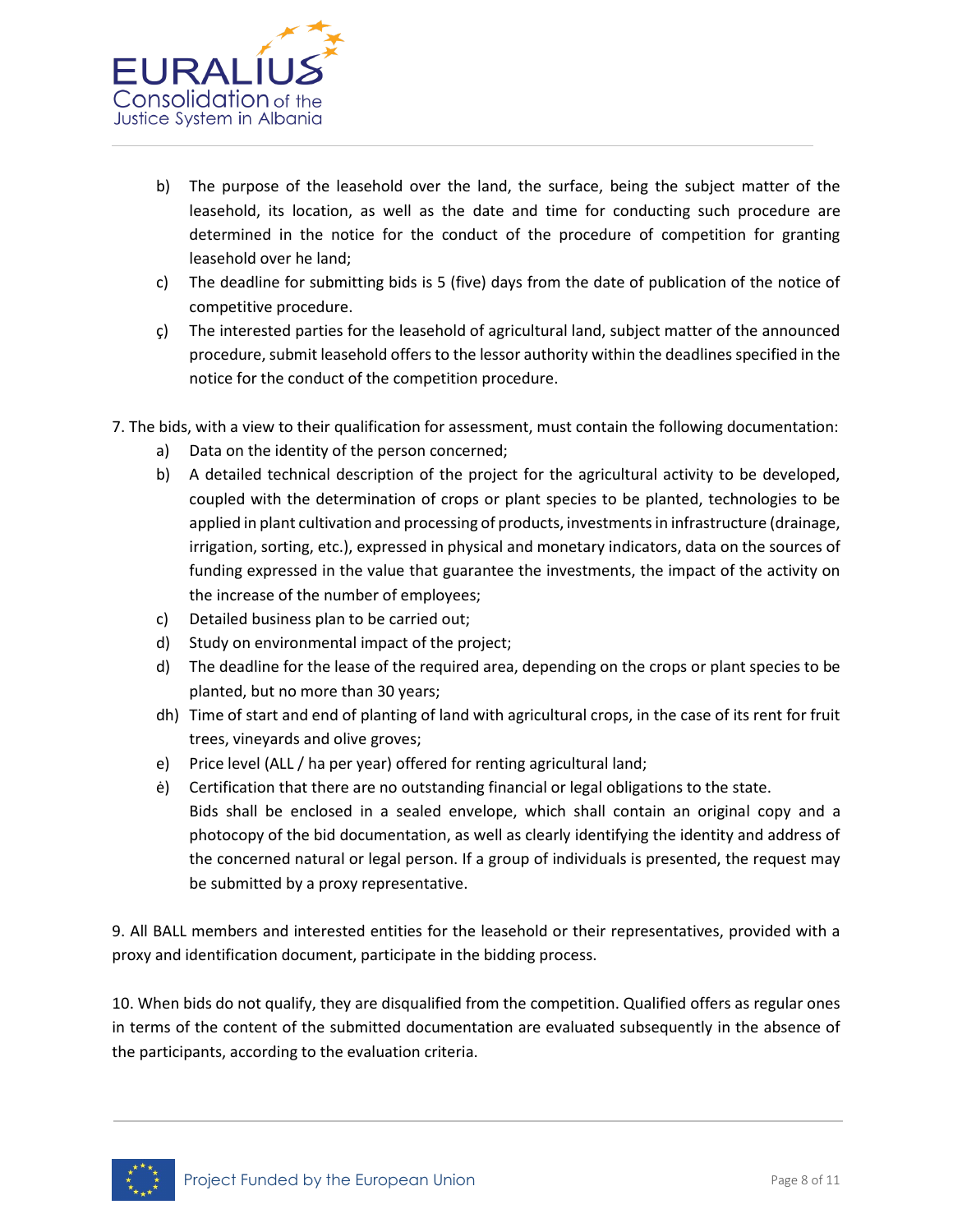

11. The BALL compiles the record of the conduct of the competitive procedure, describing the bidders, the documentation submitted by them, as well as the qualified and disqualified bidders.

12. Within two days of the date of the opening of the competitive procedure, the BALL reviews the qualified bids as regular, evaluates the bid point according to the evaluation criteria and draws up the decision on the ranking of the bidders.

13. The winner of the competitive procedure is announced with the decision of the BALL, such being the entity having collected most of the points.

An appeal may be filed according to the procedures set out in Chapter IV of this Decision. "

## **V. DETERMINING THE ANNUAL LEASE VALUE OF THE STATE-OWNED ARABLE LAND**

1. The annual value of the leasehold of agricultural land owned by the state, such as when there is more than one bid for the same area, and when a single offer is made, is determined on the basis of the bonuses category, within the levels which follow:

| Category of<br>land according to<br>fertility<br>productivity |         |        | Ш      | IV     | v     | VI    | VII   | VIII-X |
|---------------------------------------------------------------|---------|--------|--------|--------|-------|-------|-------|--------|
| Minimum value                                                 | 17000 - | 15000- | 12000- | 10000- | 7000- | 5000- | 5000- | 6000   |
| ALL/ha per year                                               | 27000   | 22000  | 20000  | 15000  | 12000 | 10000 | 10000 |        |

2. The determination of the leasehold value for each state-owned agricultural land, subject matter of the request for leasehold, for which a competitive procedure will be announced, is determined by the evaluation commission, set up immediately upon receipt of the request, upon the order of the Minister.

3. The Commission in determining the initial value of the leasehold for the opening the competitive tender takes into account the characteristics relating to the land productivity, the condition of its irrigation and drainage infrastructure, the distance from the markets, the level of the agro-processing industry and the degree of development of road infrastructure area.

4. In state-owned agricultural land, when the land surfaces being granted at leasehold do not have data in the register of the productivity of the category of land, the commission established under point 2 of this chapter determines the productivity of the land before the announcement of the competitive procedure.

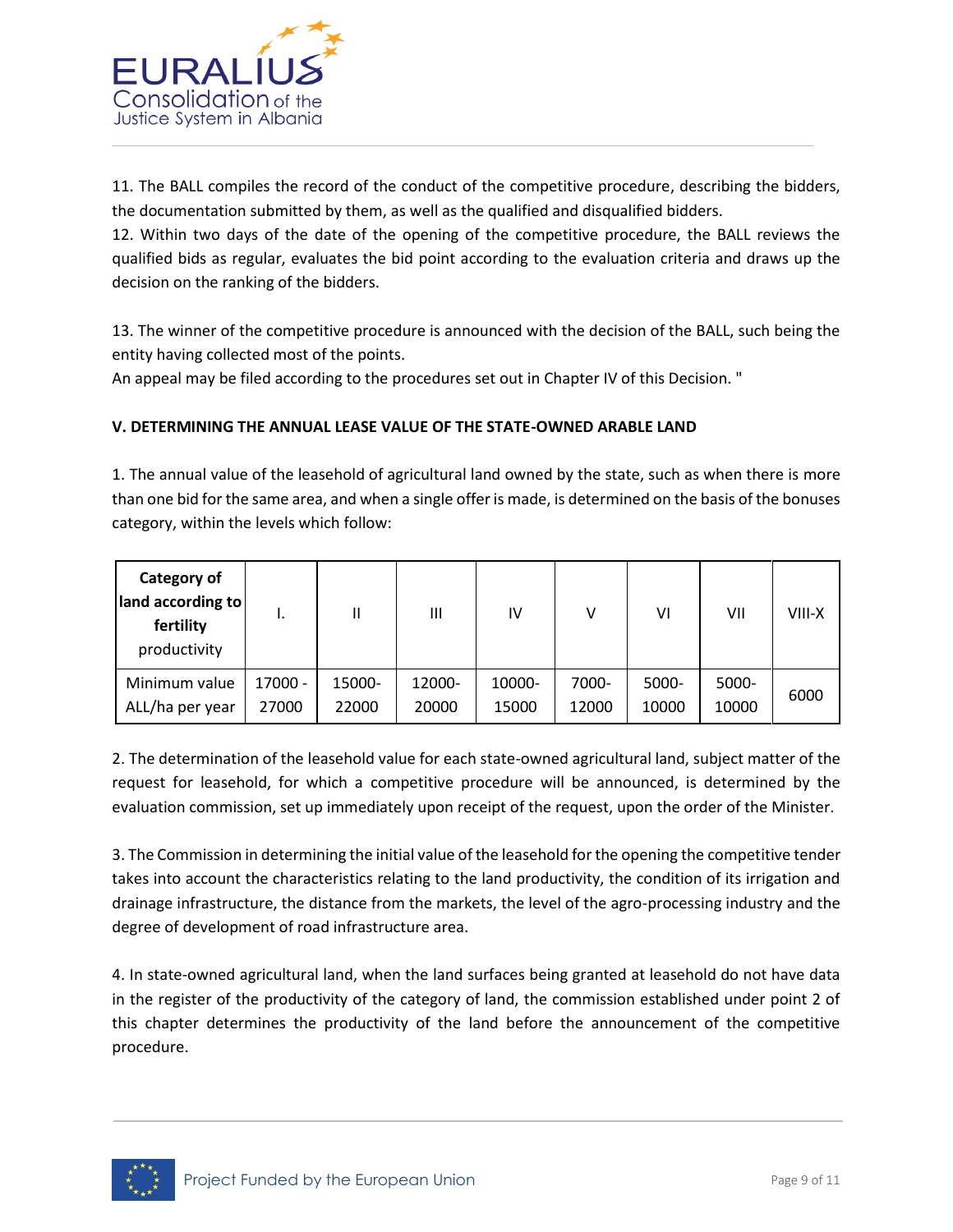

5. Where the subject matter of the leasehold are agricultural land surfaces that include more than one parcel with different categories of land referring to productivity, the estimate of the value is made separately for each parcel, the grant total of which is also the total value of the surfaces granted at leasehold.

6. In the case of the leasehold of the areas over 15 ha, where the lessee has made at least one third of the investment value at least within the first three years after the completion of the initial investment execution deadline, according to the submitted bid, then the lessee may request a reduction in the value of the leasehold of agricultural land up to 20%.

7. The lessee has the right to benefit the reduction in the value of the leasehold if the additional investment carried out under the provisions of point 6 of this chapter relates, inter alia, to the infrastructure of the leased land infrastructure, the new technology used or the capacity development of agro-processing of products obtained from the realization of the initial investment.

8. The reduction of the leasehold value according to the criteria of point 6 of this chapter is made at the request of the lessee at the lessor authority, by presenting to them the documentation and the certified financial accounts, which certify the performance of the investments.

9. Upon the receipt of the request at the lessor authority, the Minister orders the establishment of the commission for verification of the realization of the investments according to point 6 of this chapter. The manner of verification of the criteria according to point 6 of this chapter, as well as of the relevant documentation is defined in the order of the Minister.

10. The financial income, generated out of leasing of agricultural land, owned by the state, is collected to the account of the State Budget. The lessee shall pay the annual leasehold value within the first quarter of the following year.

11. The reduction of the value of the leasehold according to the definitions under point 6 of this chapter shall be considered in the context of the implementation of the last paragraph of Article 6 of Law no 8318, dated 1.4.1998 "On granting state-owned agricultural and forest land, meadows and pastures on leasehold", as amended.

#### **VI. TIMING FOR GRANTING STATE-OWNED ARABLE LAND AT LEASEHOLD**

1. The agricultural land, owned by the state, is leased for the following timeframe:

a) up to 10 years, when designated for the cultivation of crops, herbs and decorative plants. In this case, the size of the agricultural land that is leased can not be smaller than the size of the parcel